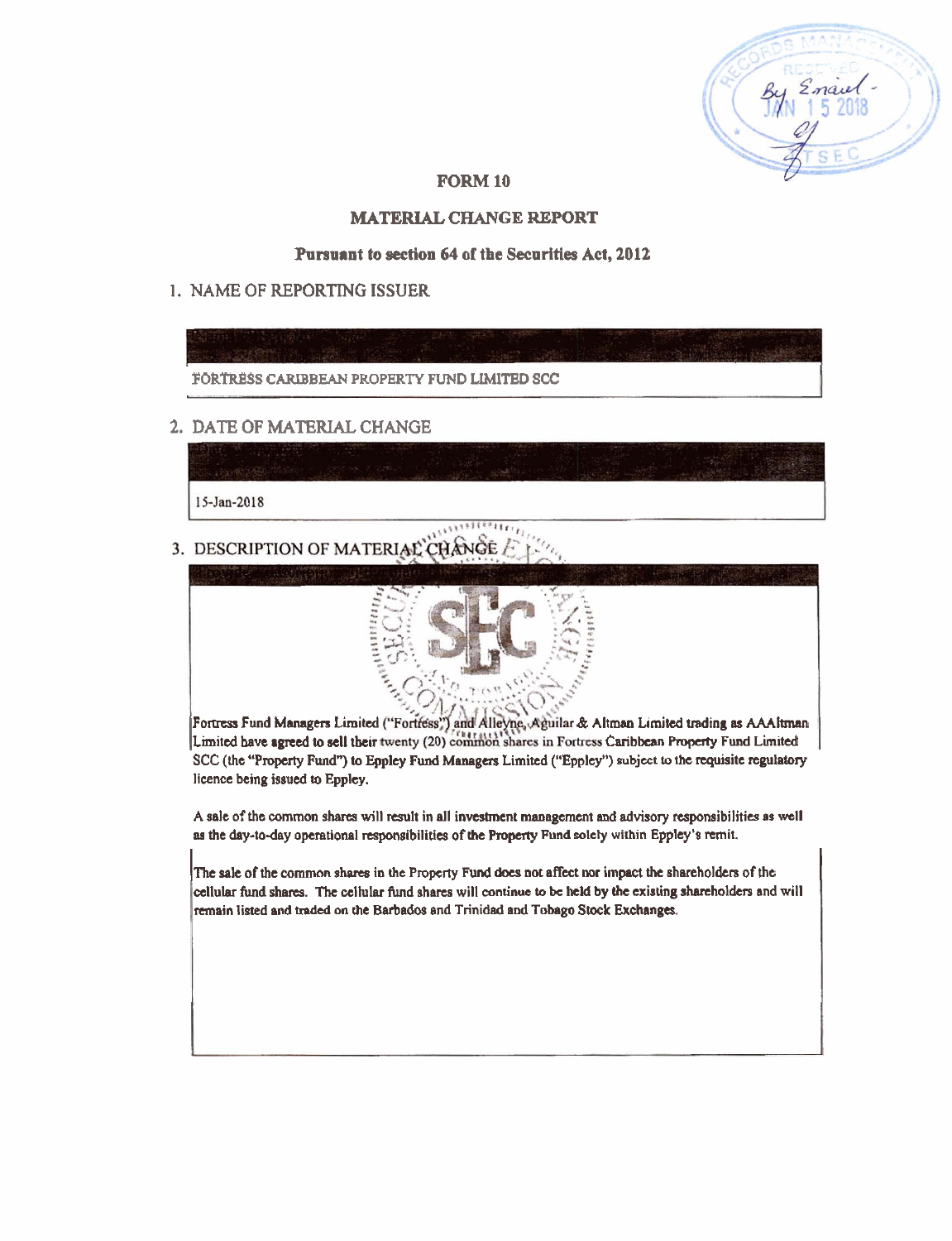# **4. DETAlLS OF PUBLICATION OF MATERIAL CHANGE**

| Will you be seeking an exemption from publishing a notice in |  |
|--------------------------------------------------------------|--|
| accordance with section $64(2)$ of the Securities Act 2012?  |  |
|                                                              |  |

**If "No"** 

|  |  | 16-Jan-2018<br>en antare de l'America. | and the property of the control of the |
|--|--|----------------------------------------|----------------------------------------|
|--|--|----------------------------------------|----------------------------------------|

If "Yes"



5. DETAILS OF SENIOR OFFICER

| 「その 2005」とこれが | <b>MR. ROGER CAVE</b>                                                                                    |
|---------------|----------------------------------------------------------------------------------------------------------|
|               | <b>INVESTMENT DIRECTOR</b>                                                                               |
|               | FORTRESS FUND MANAGERS LIMITED<br>IST FLOOR CARLISLE HOUSE, HINCKS STREET<br><b>BRIDGETOWN, BARBADOS</b> |
|               | 1-246-431-2198                                                                                           |
|               | $1 - 246 - 431 - 0514$                                                                                   |
|               | ROGER@FORTRESSFUND.COM                                                                                   |